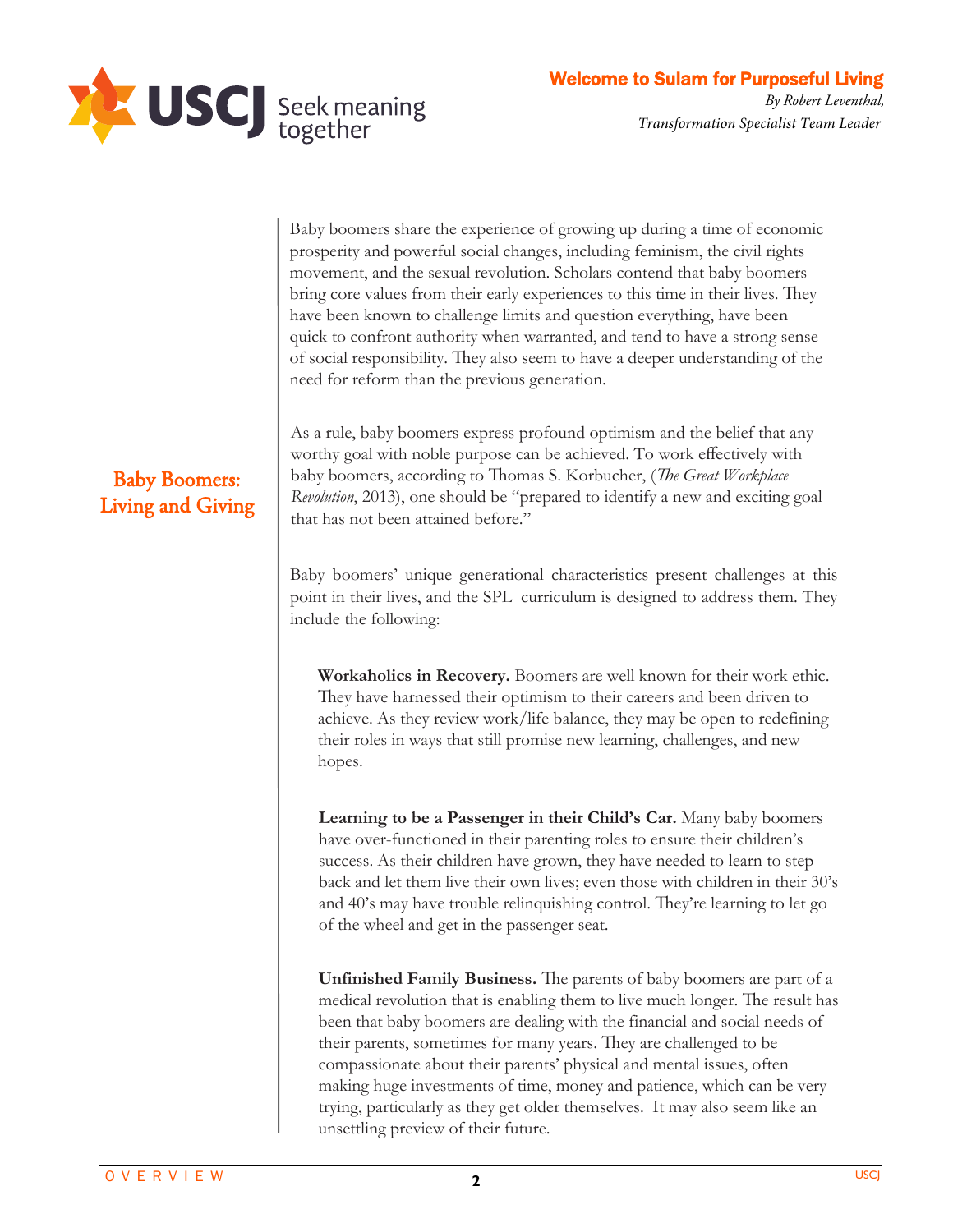

**Evolving perspectives on wellness and aging.** In addition to navigating their parents' health issues, baby boomers are concerned about their own. Whether they have already dealt with a major health crisis, are preoccupied with maintaining youthful vitality, or are looking for healthy lifestyle choices, many baby boomers seek a customized path for their future quality of life.

# **CORE PRINCIPLES**

## **1. Healthy Relationships Matter**

The core principle behind SPL is that deep relationships are what matter most (This was the finding from the 1966 grand study led by George Vallant of Harvard; http://tinyurl.com/ydxym8c7). The curriculum may at first glance seem "touchy feely," but we are interested in the whole person – mind, body and heart. SPL is not just an adult education class; its success does not depend on picking esoteric texts or having a virtuoso teacher. This is about helping motivated adult learners develop their capacities for increasing meaning and purpose in their lives.

SPL does not just *intellectualize* relationships; it works to *build* relationships.

# **2. Living and Giving**

Each SPL session encourages participants to go from his or her story ("my road") to our story ("group sharing discussions) and, finally, to the larger story of the community. Living and Giving discussions lift up the question, "How can my congregation help hold their conversations and foster their relationships?"

### **3. Meaningful Engagement**

SPL builds on a wide array of social entrepreneurs who have been describing the changes impacting this stage of life and helping us imagine what is possible. Marc Freedman's *The Big Shift* and *Encore* help provide an overview of current trends and opportunities for more meaningful engagement with life. Freedman writes about an age of opportunity for fuller engagement of our talents.

"The bonus decades beyond midlife marks an extraordinary coming together of experience, perspective, motivation, capacity and the time to do something with it all." (Marc Freedman, *The Big Shift* pp. 98).

Some very talented leaders actually peak in these years.

Core Principles of *Sulam for Purposeful Living*

*The bonus decades beyond midlife marks an extraordinary coming together of experience, perspective, motivation, capacity and the time to do something with it all.*

– Marc Freedman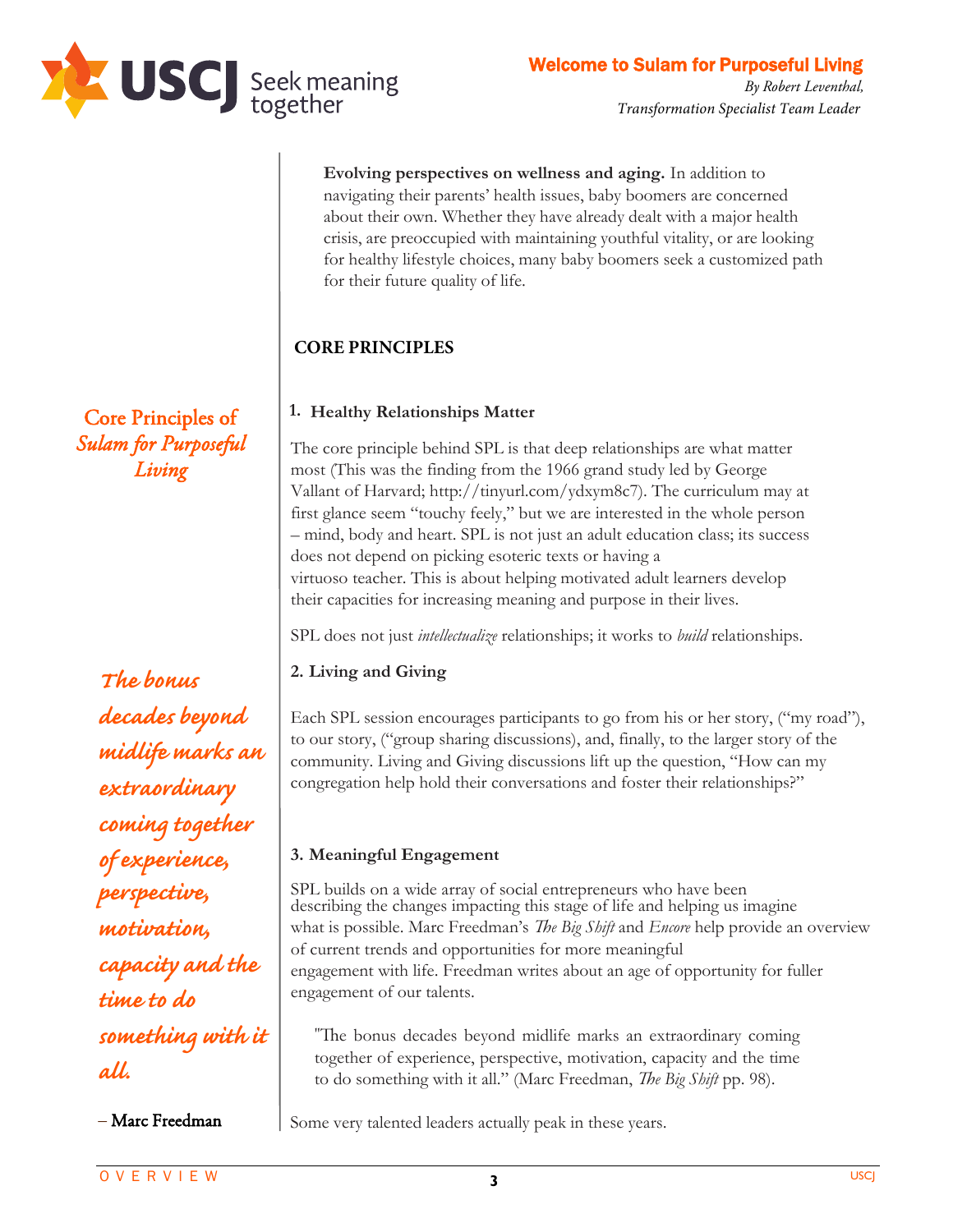

"Experimental geniuses by their very nature need a long period of time to reach their peak, moving forward by trial and error, slowly accumulating the elements that will be integrated in their fully realized work." (Marc Freedman, *The Big Shift*, pp. 164)

Life coaches Loehr and Sanchez challenges people to be proactive in shaping their future:

"We must make our own meaning…actively build spiritual capacity. Doing so necessarily involves discomfort. Mental health is based on a certain degree of tension, the tension between what one has already achieved and what one still ought to accomplish, or the gap between what one is and what one should become. What man actually needs is not a tensionless state, but rather the striving and struggling for a worthwhile goal".

– *e Power of Full Engagement* by Jim Loehr and Tony Sanchez (pp. 117-18)

SPL is balanced between moments of challenge and moments of comfort. It is not tensionless. SPL is designed to challenge the participants within the safe environment of religious community. It is about engagement, not avoidance. It believes that a certain amount of tension is critical for growth at this stage of life.

SPL will likely stir some emotions. Even the simplest questions can trigger an insight, and a journey of seven months is likely to elicit some painful reflection somewhere along the road. Our tradition values real emotions. In the High Holiday liturgy, it is said that the key to teshuvah (repentance and growth) is the broken heart.

Any discussion of the issues of the spiritual challenges of this age must address both feelings of competence and confidence, as well as feelings of vulnerability and fear. SPL creates a supportive environment for honest reflection, offe rs deep listening, acceptance, (a box of tissues if needed), and provides a path forward in the company of community.

### **4. Community Construction Site**

There is no way to guarantee that every session or exercise is equally relevant to every person. Some participants may have never worked, so work and retirement discussions are not urgent for them. Some may not be interested in making new friends. Some won't have children or living parents. Each cohort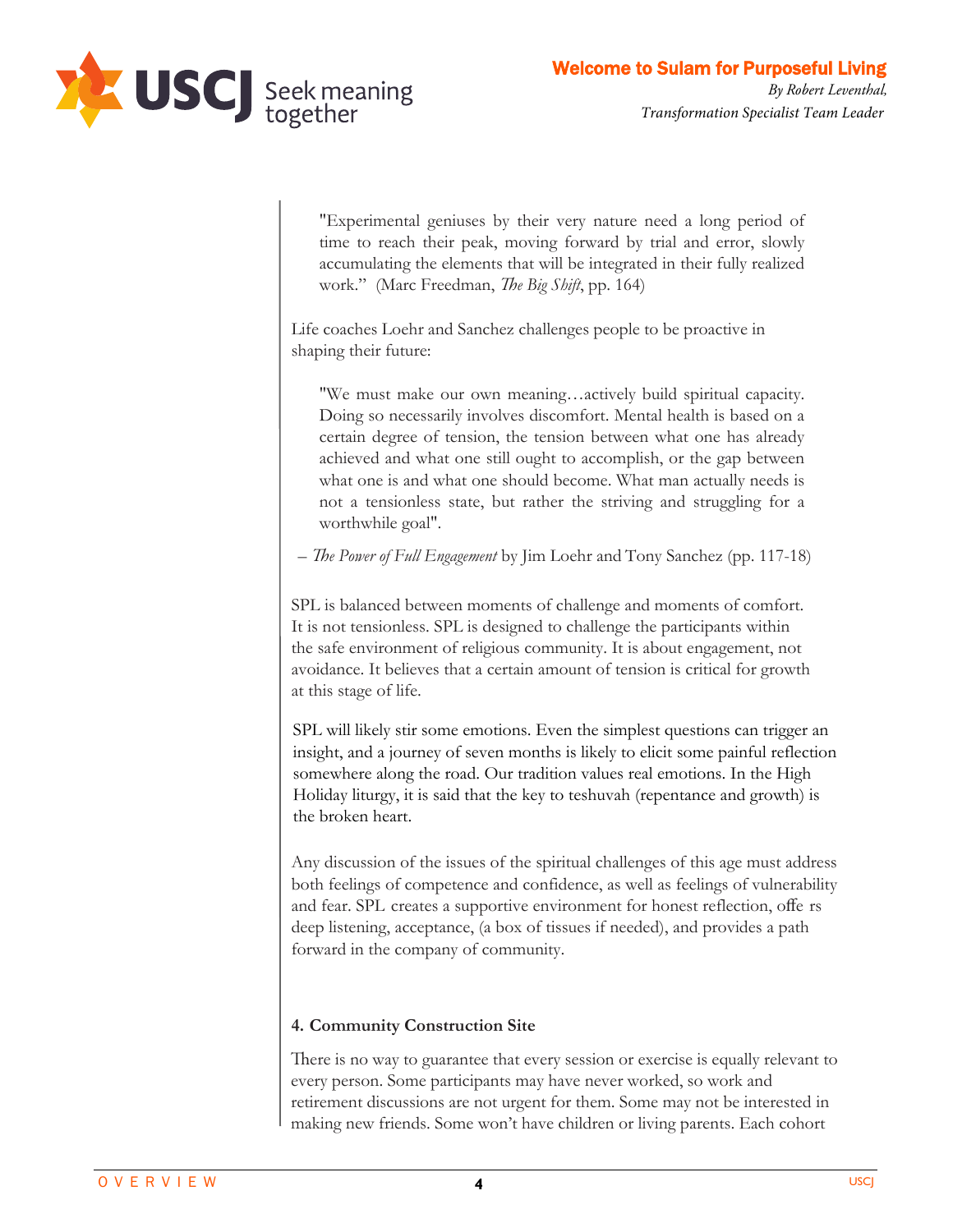

might have several people highly engaged in religious experience, and others not interested in it at all.

In the SPL curriculum, we try to make sure there is something for everyone, but we do not eliminate a critical conversation within a session because every person can't relate. We would argue that any issue that impacts individuals in the group is an important topic for reflection by the entire group and it is a critical concept that moves SPL from a "personal journey" group into the realm of a leadership growth initiative. SPL challenges participants to see themselves as potential community leaders, learning to ask the question, "As a community leader, how do I care about issues, even if they are not mine?" SPL is a "community construction site." All who enter have to be open to empathy for the stories of others.

#### **5. Generate Contributions to the Community**

SPL creates the potential to help participants become generative leaders who can give birth to new ideas, new initiatives and new leaders. SPL is not just a Jewish Journeys group. It believes participants ought to find a next act in the synagogue and/or the larger Jewish or general community. We empower the rabbi and the trainer to help participants look for individual and group projects to contribute to a stronger synagogue.

1. **Provide Learning for Its Own Sake**: SPL will provide an environment or participants to wrestle with important issues, with the support of Jewish wisdom and a caring community.

2. about what matters most – friendship, family, life's work, legacy. Make the Connection: SPL will help participants experience that the synagogue can be a central address for deep reflection and engagement

**Strengthen Health and Flexibility:** SPL will create a safe and sacred environment to promote emotional and physical health.

3. address issues in each session and develop an informal "Next Acts" road 4. draw from their well of experience and seasoned judgment. **Empower participants to choose their own goals.** Participants will map for taking their life on the road. With Sulam exercises, the support of the rabbi, the trainer and their peers, participants will find new ways to

# Program Goals

*SP* ℠*L will create a safe and sacred environment to promote emotional and physical health.*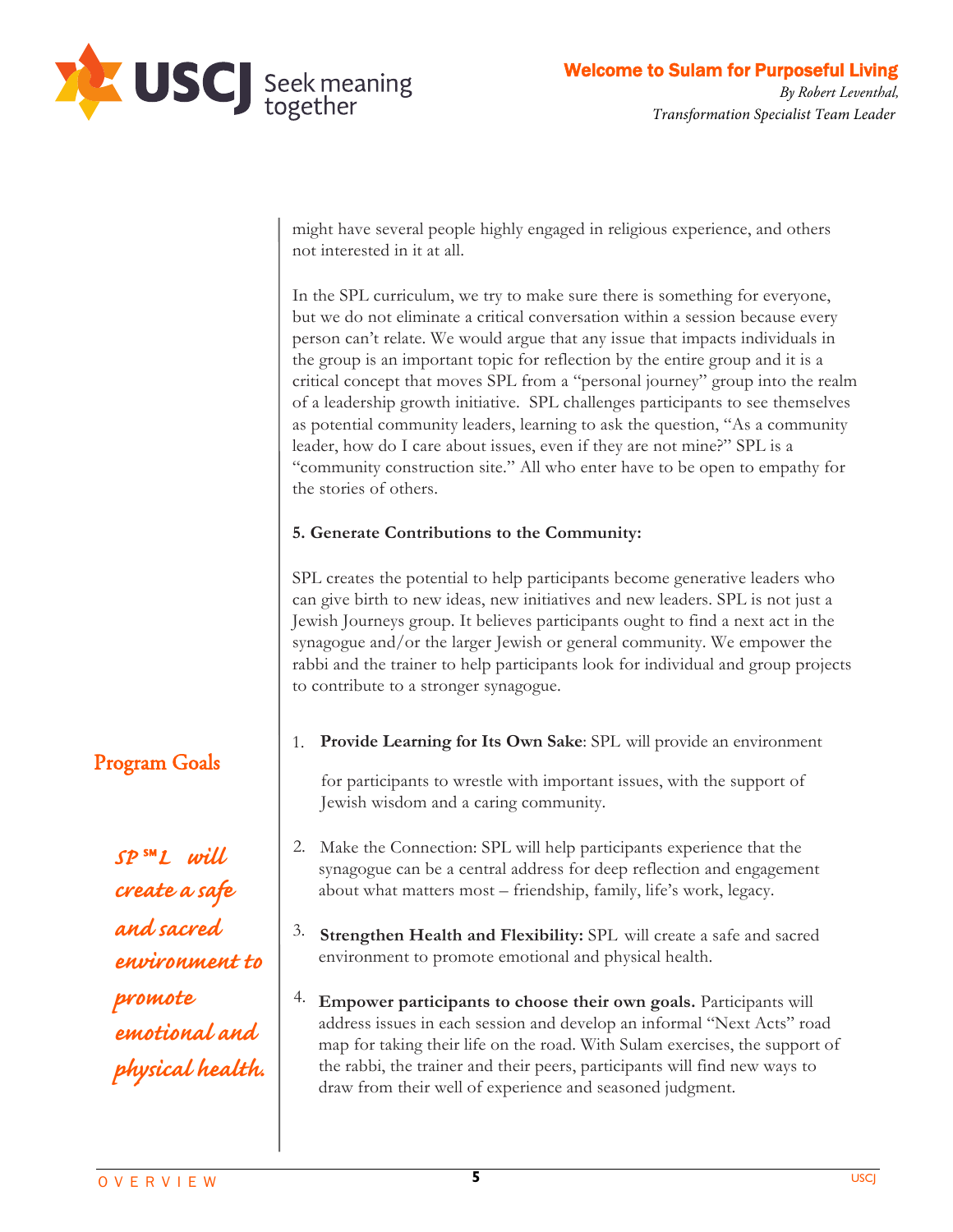

| <b>Impact: Betting</b><br>on Some Next<br>Acts | When participants emerge from these conversations, we hope they will have<br>the capacity for greater self-awareness and emotional intelligence. We also<br>hope participants will become more aware of opportunities to give back to<br>friends, family, colleagues and their community.<br>SPL empowers all participants to wrestle with the texts and exercises at this<br>key time of transition and see where they land. Hopefully, they will discover<br>something new and exciting. The website, Boomer Café, is full of articles<br>about the "second acts" of boomer narratives. Books like Encore (Marc<br>Feedman, 2008) offer pathways to imagine second careers. |  |
|------------------------------------------------|-------------------------------------------------------------------------------------------------------------------------------------------------------------------------------------------------------------------------------------------------------------------------------------------------------------------------------------------------------------------------------------------------------------------------------------------------------------------------------------------------------------------------------------------------------------------------------------------------------------------------------------------------------------------------------|--|
| <b>Session Content</b>                         | <b>Sessions</b>                                                                                                                                                                                                                                                                                                                                                                                                                                                                                                                                                                                                                                                               |  |
|                                                | The following are key topics of each session:                                                                                                                                                                                                                                                                                                                                                                                                                                                                                                                                                                                                                                 |  |
|                                                | The Long and Winding Road – Where do we need to run harder?<br>1.<br>Where do we pause and catch our breath? Welcoming the stories of our<br>fellow travelers.                                                                                                                                                                                                                                                                                                                                                                                                                                                                                                                |  |
|                                                | <b>Packing Your Knapsack</b> – What Jewish values do you need for<br>2.<br>the journey?                                                                                                                                                                                                                                                                                                                                                                                                                                                                                                                                                                                       |  |
|                                                | <b>Open House</b> – What do we expect of our friends? What can they<br>3.<br>expect from us? Are there different levels of friendship? Are some in<br>motion? Who is in the living room? Who is at the door? Are we open<br>to new friends knocking at the door?                                                                                                                                                                                                                                                                                                                                                                                                              |  |
|                                                | <b>Re-imaging Work, Considering Second Acts</b> – What does the next<br>4.<br>chapter entail? What talents and passions would we bring to a second<br>act? What support do we need?                                                                                                                                                                                                                                                                                                                                                                                                                                                                                           |  |
|                                                | Health Check Up - What needs urgent care? What can you teach<br>5.<br>others about living well?                                                                                                                                                                                                                                                                                                                                                                                                                                                                                                                                                                               |  |
|                                                | <b>Family Reunions</b> – Learning to be a passenger in your children's car;<br>6.<br>remembering to honor your parents when things aren't always lovable.                                                                                                                                                                                                                                                                                                                                                                                                                                                                                                                     |  |
|                                                | 7. Message for Future Travelers - Leaving your family and community<br>a message; developing a living will that shows the spirit of who you are<br>and how you became you.                                                                                                                                                                                                                                                                                                                                                                                                                                                                                                    |  |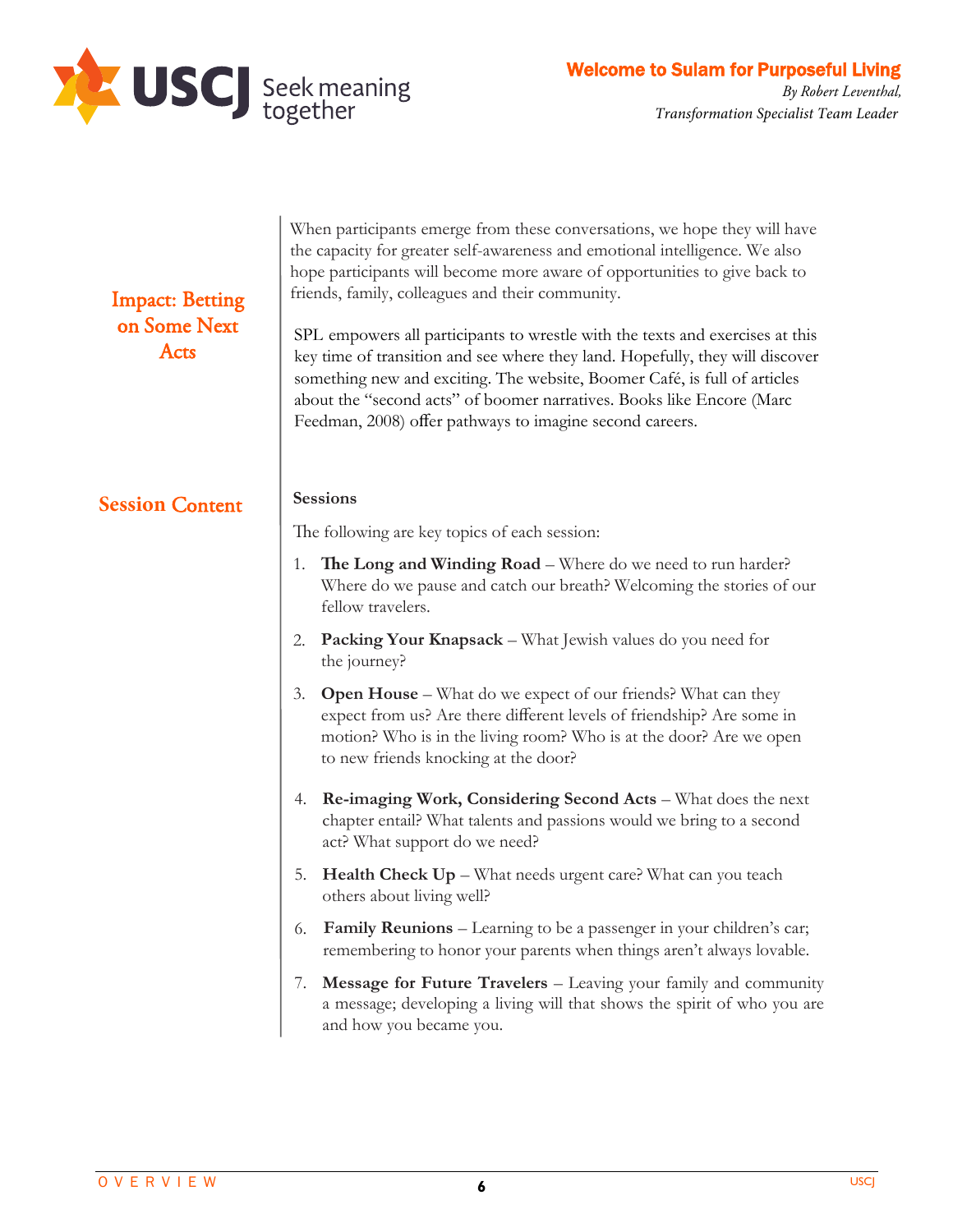

#### **Recipe for Relational Judaism**

SPL is mindful of Relational Judaism strategies. Ron Wolfson, in his book *Relational Judaism*, writes about the key elements to help foster better relationships at congregational events .We have studied the core competencies that help adults to thrive in their later years. SPL understands how important the capacity for relationship building and mantaining is for baby boomers. For this reason, we design relationship building into every session:

**Food** – SPL takes time to build community by "breaking bread" before each session. This is a time to check in with participants.

**Content** – The curriculum is designed to address the key issues of concern for baby boomers.

**Emotions** – Leaders build trust. They create an environment where personal issues can be discussed and engaged.

**Role Model** – The rabbi and trainer create a safe environment. They are willing to participate and disclose personal issues of concern.

**Action** – Participants receive suggested follow-up steps to engage with others called "Empowered Partners." These will help keep them focused on their learning (readings, journals, etc.). They also are exposed to spiritual practices that can lay the foundation for deeper reflection.

**Celebration** – Leaders will look for opportunities to celebrate individual and group milestones.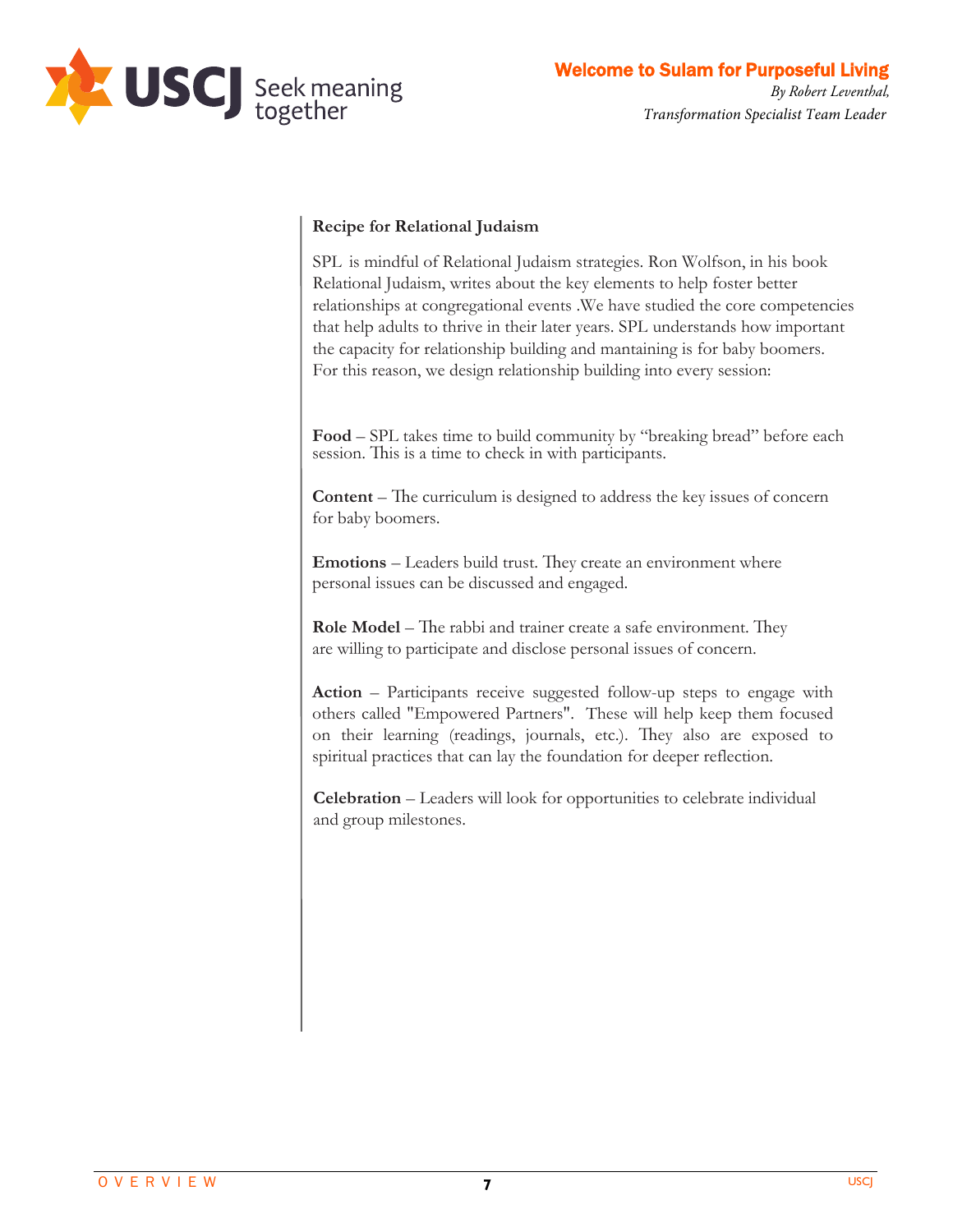





Living and Giving



# PROGRAM PILLARS

# **Program Pillar 1: Text Study**

These text study conversations unfold under the watchful eyes of the rabbi and trainer. The rabbi is a mentor-teacher and works in partnership with the trainer to shepherd participants through the study from wherever place they are coming from. The rabbi is on the alert for those who are less familiar with text study.

A fundamental component of text study is interpretation. Commentators have given life to sacred texts across the centuries by adding their layer of explanation. Experience and research suggests that adult learners want to bring their life experience to their learning. This is particularly true about the target audience of SPL.. These leaders have lived rich and complex lives. This program helps them unpack their life experience and reflect on their next chapter.

# **Program Pillar 2: Living and Giving**

The development of new reflective and generative leadership practices will increase the capacity of participants to enhance all aspects of their lives (home, family, work community). We use the symbol of the well because we get to the water by digging deep. In Jewish tradition, the waters of a well are a symbol of Torah.

SPL has many elements of typical Jewish adult education programs, but its aspirations and goals are bolder. We use traditional Jewish texts not only as a springboard to discuss personal engagement with Conservative Judaism, but also as a framework for a generative conversation about life and legacy, which we call "Living and Giving."

We believe that trainers will inspire participants to move from personal reflection to communal engagement, and they will connect their aspirations for a "next act" with opportunities to serve their communities.

# **Program Pillar 3: Foundational Practices**

For participants to experience the vision of SPL they need to develop certain knowledge and skills. Foundational Practices engage participants in

the sessions by providing helpful tools for their learning process.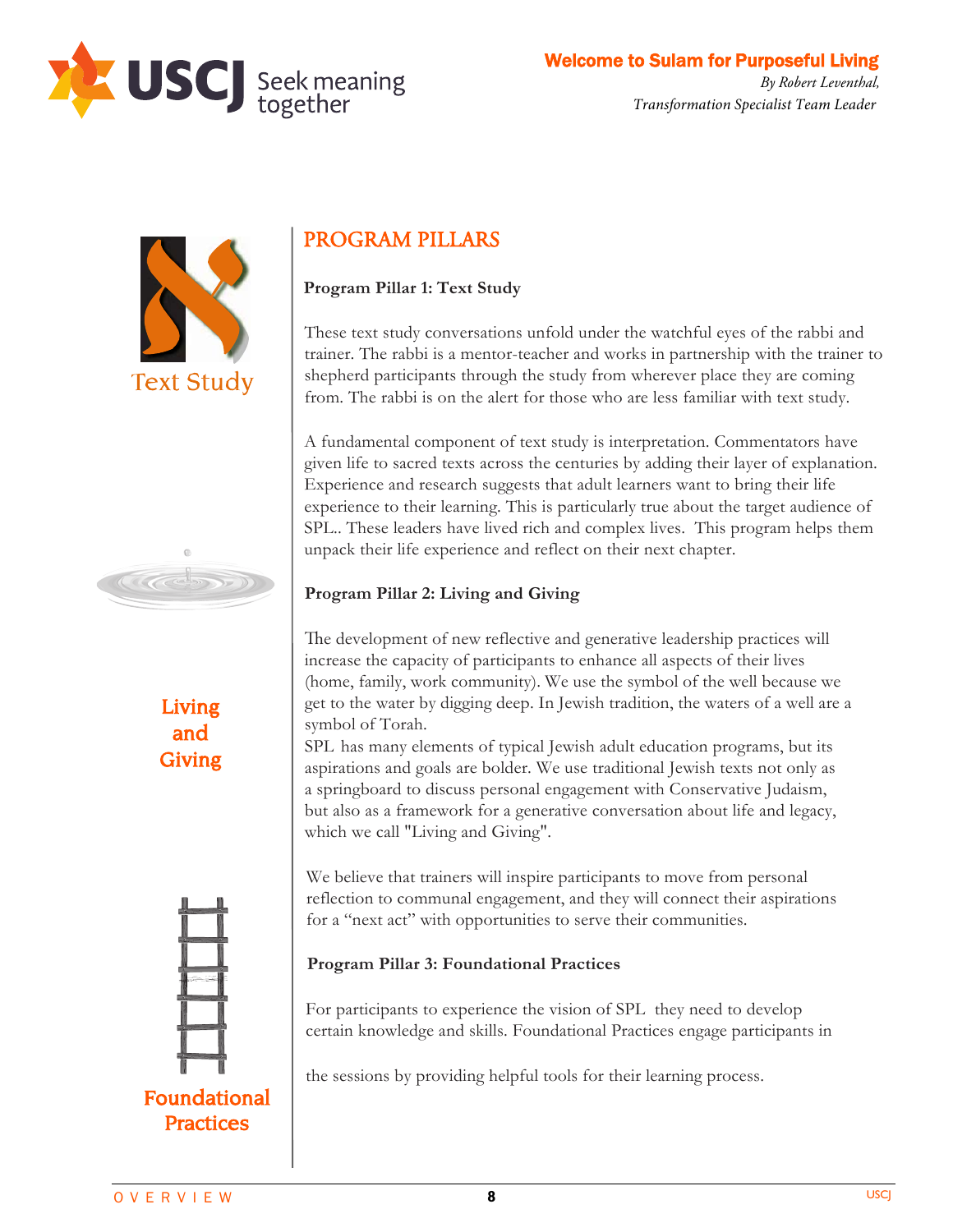



My Sulam **Experience** 



Recipe for **Community** 



Empowered Partners

#### **Program Pillar 4: My Sulam Experience**

Participants will receive a sourcebook journal called "My Sulam Experience" that will contain both texts for study and opportunities for personal journal reflections. and serves as a platform to explore commitments to new practices.

#### **Program Pillar 5: Recipe for Community**

Creating a recipe entails identifying ingredients, preparing for the project, delineating step by step instructions, bringing a project to completion and sharing the outcome.

Phase One: Shabbat dinner with the rabbi and trainer is designed to take place before the program begins. This allows the participants to get to know each other and build trust.

We also invite their spouses so they are aware of the journey their partner is going on. It is part of the preparation for the road ahead which includes the first two sessions.

We encourage the group to have a closing Shabbat dinner to celebrate completion of the program.

#### **Program Pillar 6: Empowered Partners**

Participants will be asked to pivot and engage their partners in SPL. They will be asked to speak with their fellow participants in-between sessions to continue the evolving conversation generated within the larger group. We fully recognize that making time for such interactive relationship building is somewhat counter cultural in an age of limited time, especially when email and texting dominate, but can ensure the highest impact when creating meaningful personal experiences.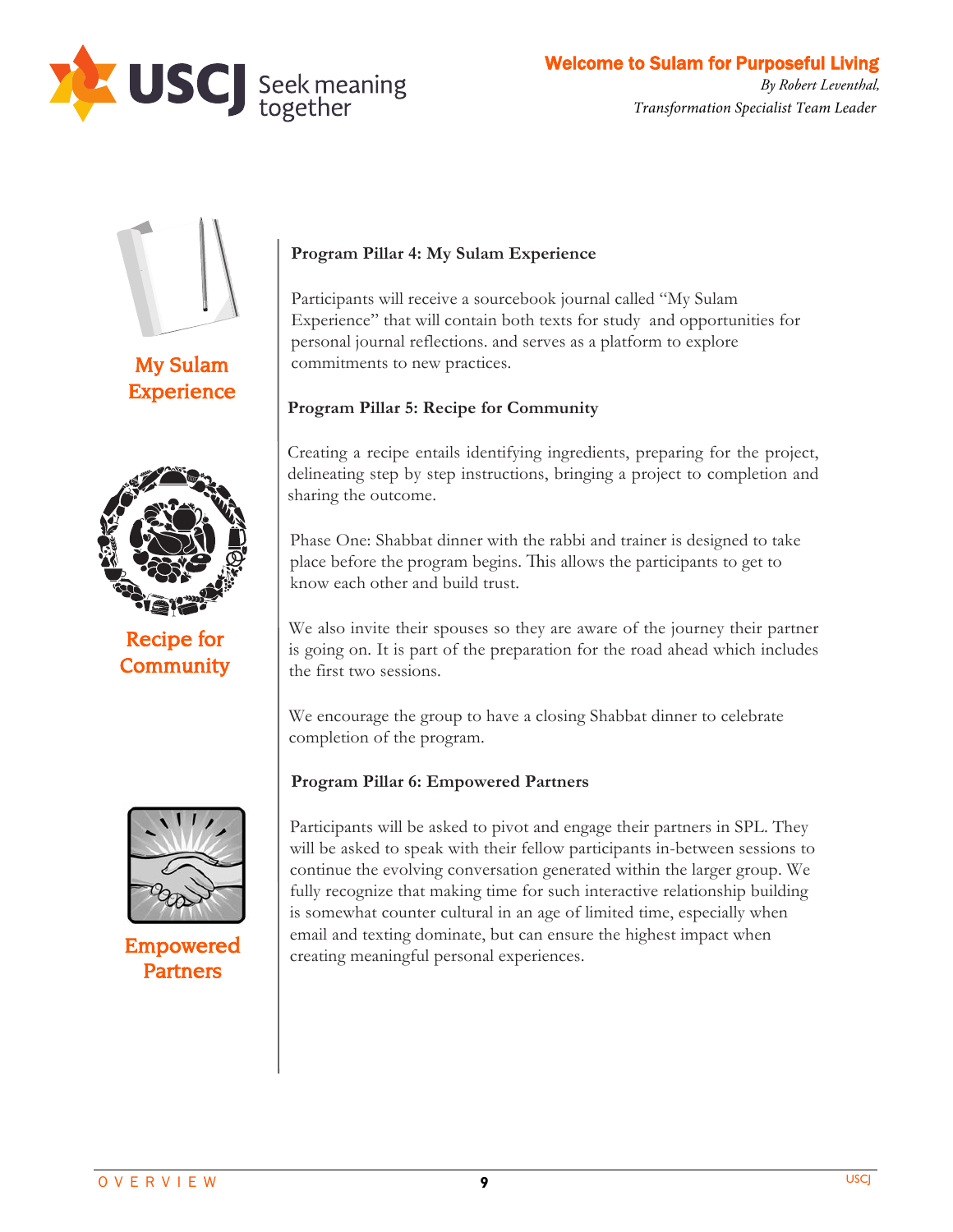



# Empowered **Partners**

## **Partnership Meetings**

In addition to the formal SPLsessions, there are two "one-to-one" meetings. These meetings are approximately 30 minutes each.

**Trainer:** The first "one-to-one" takes place during the first two months of the program. The trainer will meet with every member of the cohort face-to-face or by phone to learn about the participant's experience and overall impressions of the program. We provide a simple conversation template. (What has worked well? Why has it been meaningful? What could be even stronger?)

**Rabbi:** The second "one-to-one" is between the rabbi and the participant after the fifth session. During this face-to-face, the meeting attention will be given to creating participant's next steps after the conclusion of the program.

### **Program Pillar 7: Spiritual Core Competency**

Research on human development has suggested that there are certain core competencies that make transition to our later years more graceful, satisfying and productive.

We will help participants reflect on these spiritual competencies and explore how they may become more aware of their life practices. We will connect Jewish text study, prayer and meditation to help them gain strength to do this deeper work.

# **e Burning Bush – Patient Awareness**

One of the foundations of SPL is to get participants to engage in some new practices. Sulam is a disruptive process. It seeks to break the routine habits we have developed and introduce new ways of thinking.

We use the burning bush as our metaphor for patience and awareness. As you recall, Moses was at a critical turn in his journey. At this moment he encounters God who speaks to him from a burning bush. What does he do with this new information?

Moses has the patience to really look at the bush. Only then does he see the miracle of the burning bush that is not consumed by the fire. He knows he is in the presence of something extraordinary and he takes off his sandals to prepare to encounter it.

Leaders have to prepare themselves to be open to new experiences. They need to know when they stand at critical bends in the road and when they stand on holy ground.



# Spiritual Core **Competency**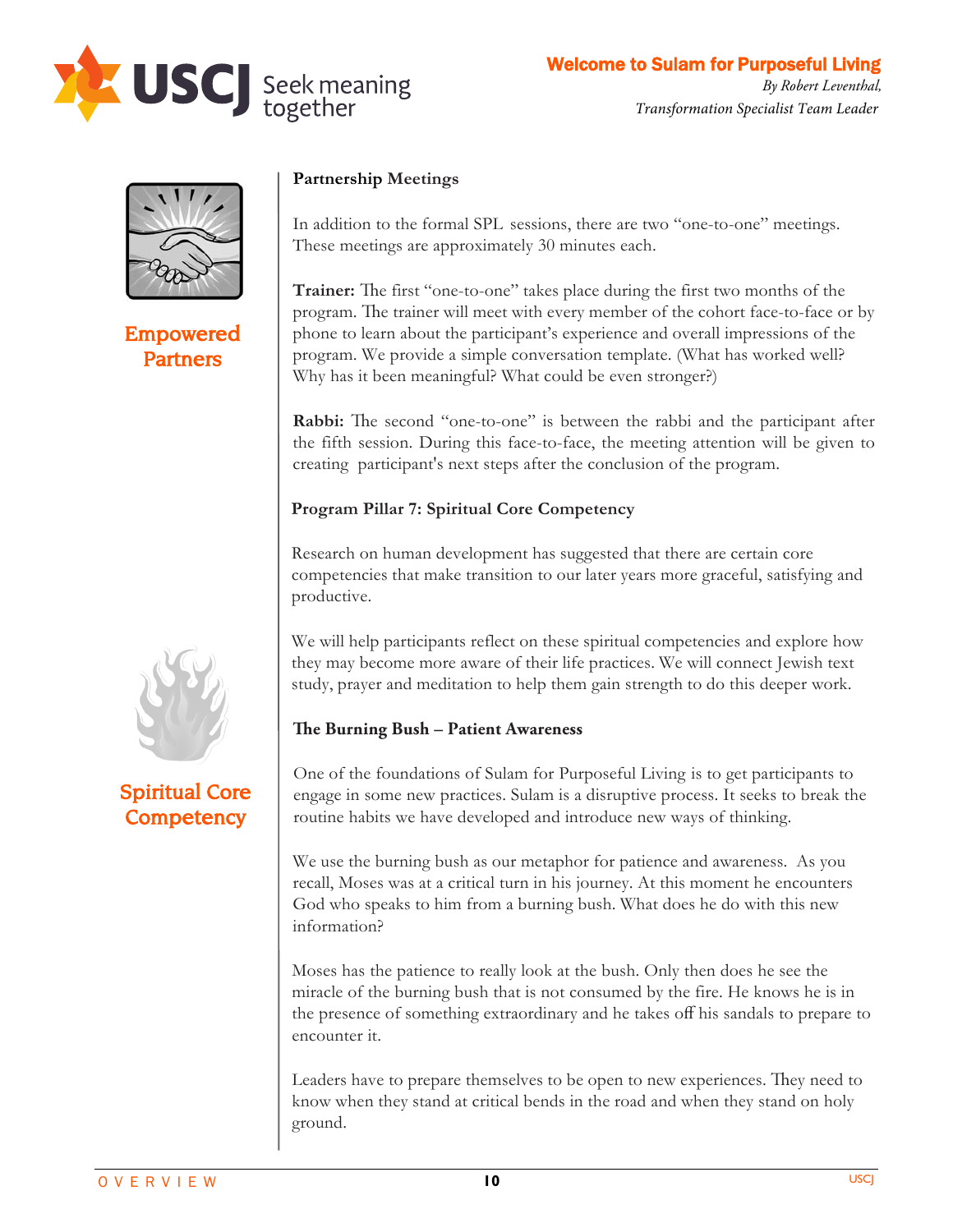

Welcome to Sulam for Purposeful Living

*By Robert Leventhal, Transformation Specialist Team Leader*

## **LEADERSHIP ROLES**

#### **Rabbi**

- Convenes the group, is always present at check-ins and for sessions, ideally for their entirety
- Models a healthy relationship with the volunteer trainer
- Serves as the main teacher and spiritual guide of the program. This entails introducing text study, leading prayers and enhancing the group experience through reflection and insights that connect the lives of the learners to the relevancy of Conservative Judaism
- Hosts a Shabbat dinner at his/her home, either with the whole group or several times with sub-groups
- Meets with each member "one-on-one" before the final session to map out some next steps
- In conjunction with trainers he monitors the effectiveness of the program and progress of the participants

#### **Trainer**

- Serves as co-convener of the group, is always present at check-ins and at sessions ideally for their entirety
- Facilitates discussion and helps make connections between traditional texts and leadership development concepts
- Models a healthy relationship with rabbinic training partner
- Works with rabbi to review material and plan sessions
- Observes sessions for debriefing and evaluation purposes and shares data with USCJ
- Meets with each participant "one-on-one" in the early months of the program (by the end of the second visit)